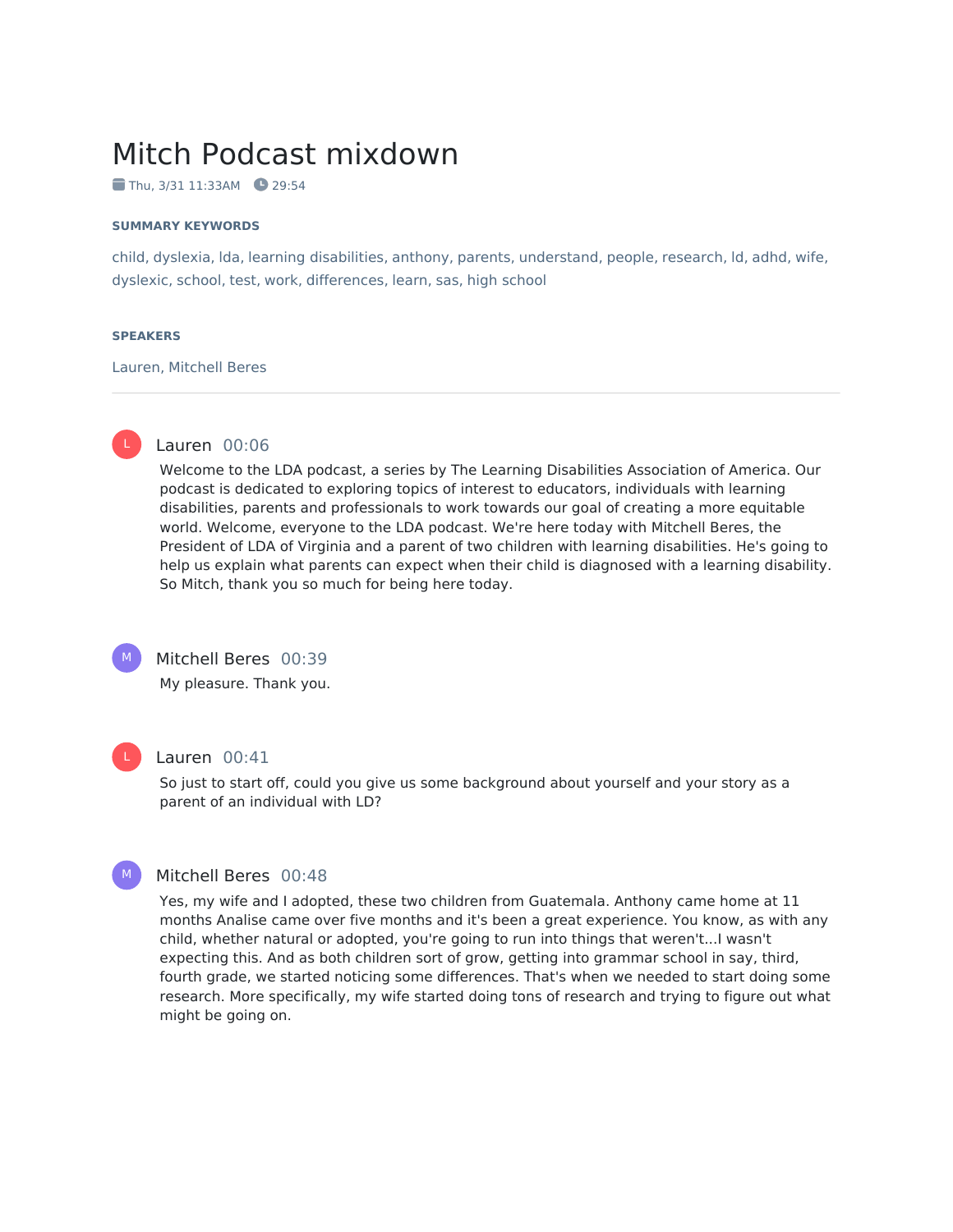# Mitchell Beres 01:30

Both our kids went to a Montessori school, and Montessori school, while they do teach the kids to be individuals and own their own work career, they're incredibly helpful. So especially with my son, this, at some point, wasn't as helpful as it could be, because my son has dyslexia, dysgraphia and ADHD, and his dyslexia is pretty strong. And so when he was struggling reading, you know, third, fourth grade is when we started knowing things, they actually read books, to him, which is great, because they'd make him follow along in the book. But we really weren't identifying what the issue was and what was going on. Because they only said 'he's six months, a year behind.' And as it continued to get worse, we worried about it. And we didn't get a official diagnosis that he was dyslexic until he got to high school high schools, it was a specialty high school in San Antonio, Texas, that was for kids with learning disabilities. My daughter, it was an anxiety kind of issue. And we were real lucky there. In terms of the teachers, they knew how to deal with anxiety kind of an issue and, you know, help her be confident and go through. Again, once she got the private method, private high school where Anthony was, that was a great place because the best phrase I heard from a parent out of that school was a talked about the Winston School of San Antonio, they don't teach.

# Mitchell Beres 03:12

So somebody wants to sit on the floor rolling through papers or drawing while class is going on, let them, but the child knows what the requirements are. And they have to pass a test at some point in time, etc. My son used to want to sit at the math teacher's desk. Who knows why, you know, why the math teacher?But sit at the desk, do what you do.

# Mitchell Beres 03:38

And when my daughter, giving her the ability to kind of work alone and not in public, made all the difference in the world and her ability to do things. She's very active in sports. But all the sports are team sports. Yeah, she could have gone to college on a golf scholarship. But that meant standing alone in front of a crowd. And if something went wrong, when she was shut down immediately, so it's the ability of these schools that we want to help us identify and then work out.

# Mitchell Beres 04:15

So what do you do? How do you help your children succeed? And go this right now? My son graduated Hofstra University last May. He's taking a graduate program in DC right now in Virginia, and my daughter is a senior at Hofstra, she's going to graduate this May.



 $M_{\odot}$ 

#### Lauren 04:34

That's awesome. So when was the first time you were aware that LD existed?

Mitchell Reres 04:41 M



M

M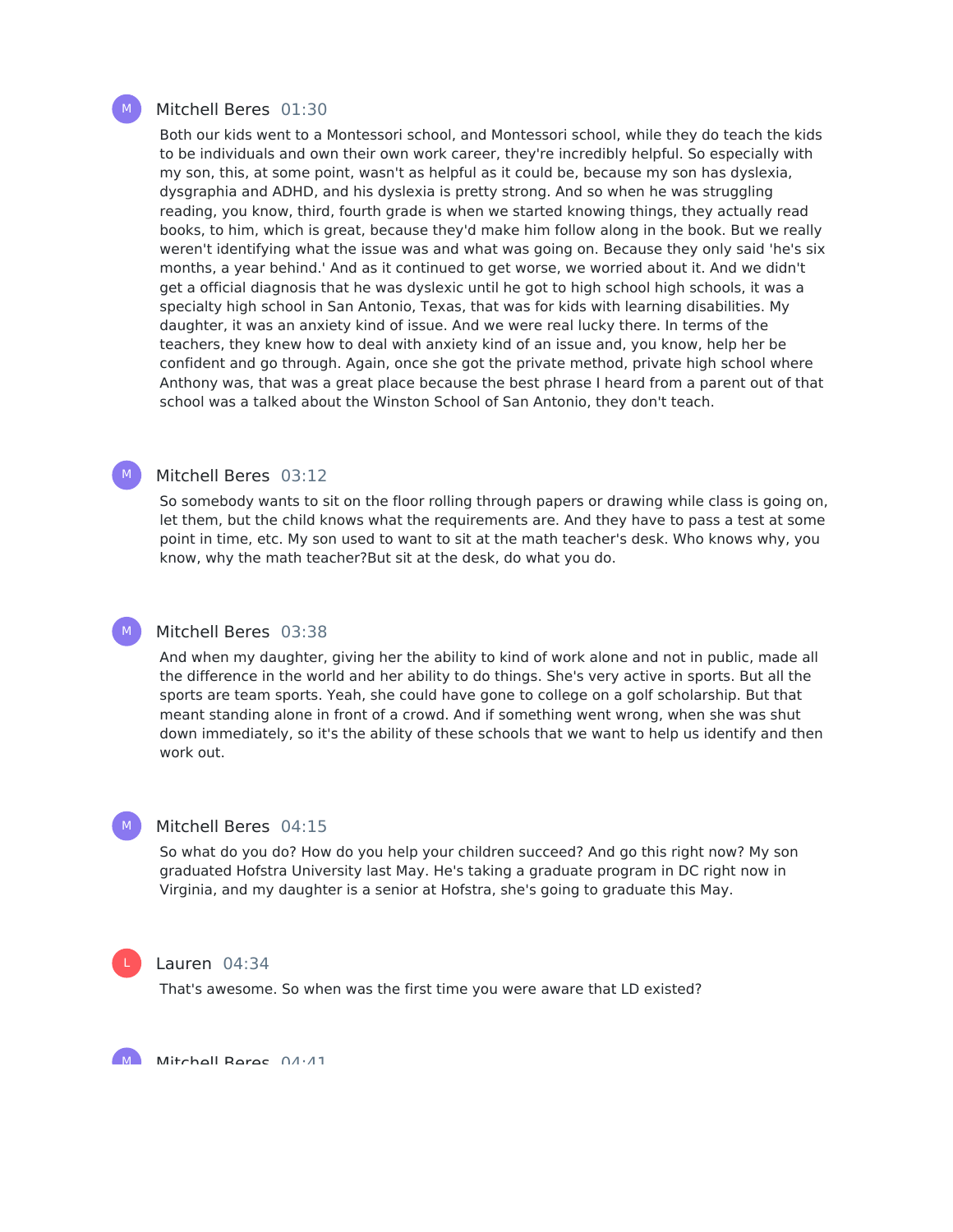#### Mitchell Beres 04:41

We started suspecting it or saying in fourth grade with Anthony because we knew something just wasn't clicking. Yes, they were reading to him. Yes, they said he was a year behind or whatever. We're not really making progress and maybe holdand so on. Andwe didn't know the definition of learning differences. And as my wife would be doing research, and we started, she started having me taking Anthony out for testing.

### Mitchell Beres 05:16

And I've heard all the names, I don't know all the tests, unfortunately I'm not an expert on the tests, we had so many tests done, and that we learned that there was a difference going on. So you start putting it together at that time, so it was in fourth, fifth, sixth grade in middle school, that things started to really become apparent. And it was in middle school even though he wasn't officially diagnosed as dyslexic. That's when teachers started saying, you know, he could be dyslexic. Again, back to my wife, who is the world's best researcher. 'Okay, let's get into what this all means. And go from there.'

# Lauren 05:56

Right. So once Anthony was diagnosed with LD, or once you were suspecting that he might have an LD, how did you explain that his LD to him?

### Mitchell Beres 06:08

That's a really great question. Because Anthony, as he progressively degrades, and this continued, he would start asking the question, 'Why me? What's wrong with me? Why do I have to be taken out of class and go to this other classroom to have somebody read to me?' And that's, again, when you asked the question about when did you learn about LD, we started talking about the differences. And we learned the telling him that 'Anthony you just learn differently. You really just learn differently, you don't do it the same way.' And over time that started to work, you know, he started feeling more comfortable in his own skin, who he was, who he is, and that carried through in such a way that he's become self confident, self assured, a self-advocate, that at Hofstra... Hofstra has a program called SAS, Student Access Services, which has all the programs with kids with any kind of disability. And the lady that runs that program liked him so much he became an advocate for the program, and then worked when they had incoming orientation for the new freshmen. He'd be out there selling SAS and telling him what a great place it is. You know, if you're struggling, make sure you call SAS, make sure you get in there. Totally, totally comfortable. And my daughter, as she started understanding herself, she fit the mold. I am who I am. You know, and she even jokes around she has, what is it working memory issues. You tell her something and ask her 20 minutes later, 'What's going on? Were you talking to me?' kind of thing.

# Mitchell Beres 07:56

And now she kind of jokes around with it. And if we tell her don't forget, she goes, 'You know me, send me a text. Because I will not remember this by the time I drive from Virginia, to New York.' And so they've gotten very comfortable. And I think you know, where we help that it's:



 $M_{\odot}$ 

L

 $M_{\odot}$ 

M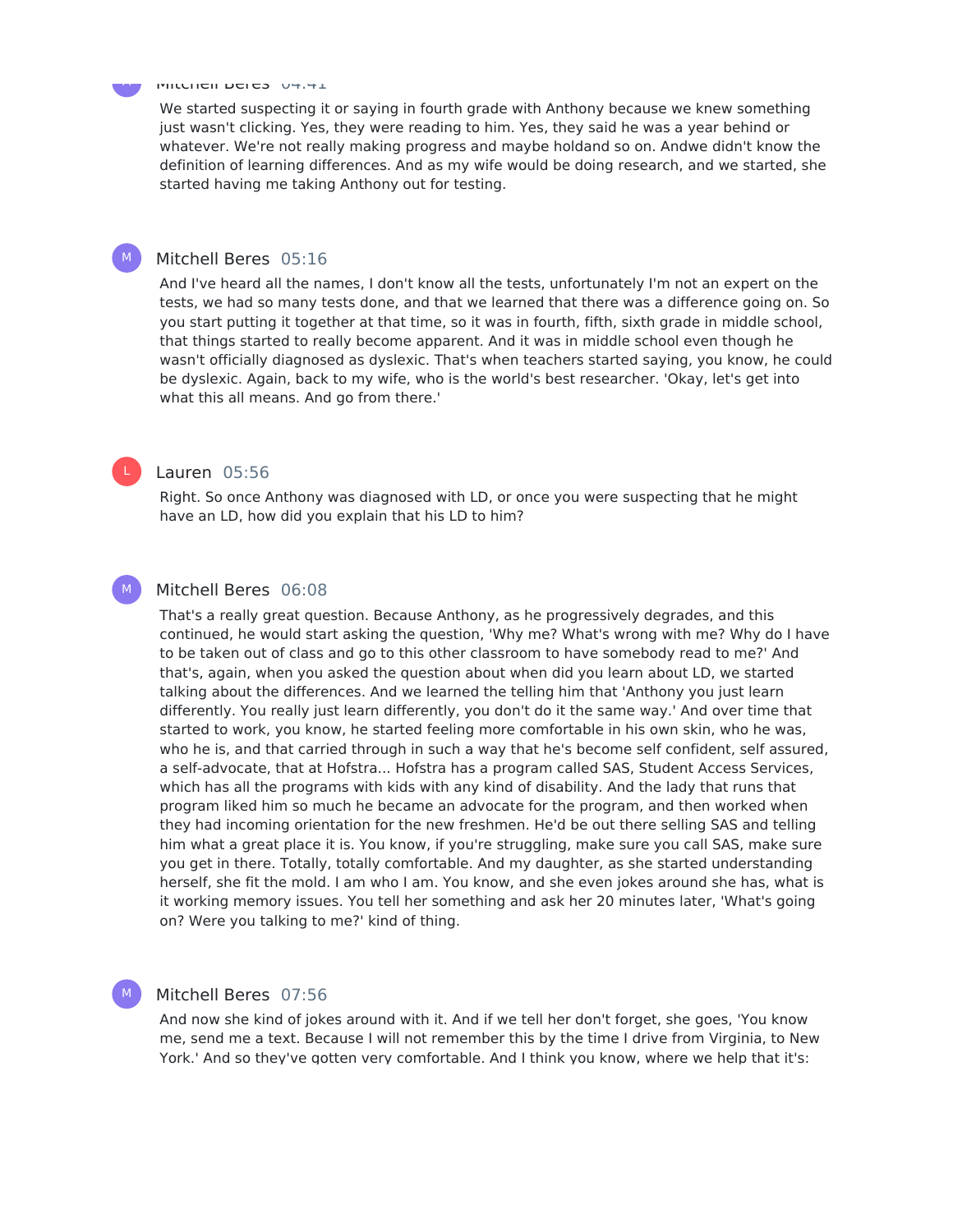You just learn different. They're not different, you learn different. And we kept pushing that and pushing that all the time.

York.' And so they've gotten very comfortable. And I think you know, where we help they've help that it's:: where we help that it's:

#### Mitchell Beres 08:23  $M_{\odot}$

They're both very, very comfortable with who they are. And it is what it is. And to the old phrase to self advocate, they are self advocates.In the course Anthony's taking right now it's condensed media, he wants to work in television production behind the camera and everything else. And when people start telling him things, let me show you or let me tell you how to do this. And you're gonna go, 'No, no, no, I need to touch. I need you to touch, show me, let me do it. And then I will learn. But if you stand in front of me and talk to me, not gonna stick.'

# Lauren 09:03

L

 $M_{\odot}$ 

So why should parents use specific terms like dyslexia or learning disabilities? As opposed to something more vague, say maybe differences or some other terms?

# Mitchell Beres 09:14

I think when you start work using vague words, you start to hide what is reality. And, you know, I believe, for the child to really become comfortable with who they are, they need to know who they are. And when you start playing with, 'Oh, you have some differences.' What does that mean? We all have differences, you know.

#### Mitchell Beres 09:41  $M_{\odot}$

And it's hard for them to say I'm disabled, not necessarily saying I have to say this, but I have dyslexia. I struggle with reading. And it's important that they understand that too, because one of the things I found over the years is the lack of knowledge of what dylexia is, people throw that word around like there's no tomorrow. They go, 'Oh, he jumbles letters No, it may look that way. But you can't describe dyslexia as he jumbles his letters. And the same with, you know, the anxiety kind of issues, if they don't understand what it is, that makes them different. If you cover it up, it's like, well, she's just a little shy. No, it's more than just a little shy. And so you can't hide behind that. You have to you have to be upfront.

#### Mitchell Beres 10:35  $M_{\odot}$

You know, it's like, I want to lose weight. And if I keep telling myself, yeah, you're okay for a little bit, I'm full of myself. I need to lose weight. And just say it, and you don't hide these kinds of things behind soft words and nice words. You don't abuse people. But at the same time, if you try to be too nice to them, they won't understand it, Forget the person that needs to understand it, it is the child that needs to understand this is who I am. And I have dyslexia.

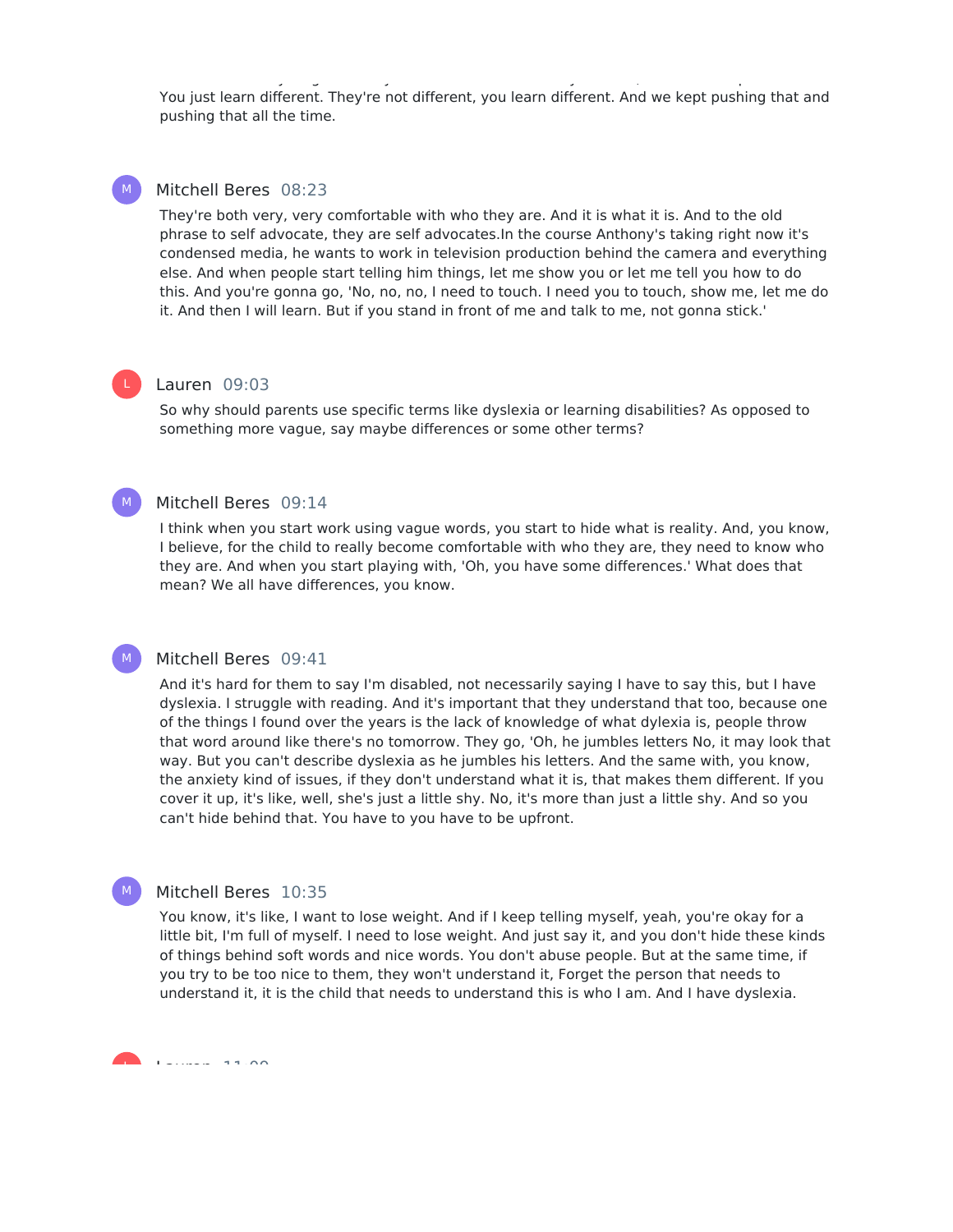### Lauren 11:09

Absolutely. So did anything change when your child was diagnosed with LD? Were there any routine changes or homework strategies that you sort of picked up along the way?

#### Mitchell Beres 11:21 M

Yes. Again, it's especially with Anthony, because that's with dyslexia and dysgraphia, and tackling from, I'd say, from two sides of the coin. And so first, what I had to really, really learn is, dyslexia being that difficulty in translating the written word into something cognitive. And then dysgraphia, just reversing, they're taking the cognitive picture in your head, and translating into written word. So with him, my style of working with him had to be to sit with him when he was reading and read with him, and make him read and have him understand it. And when he started typing words, he was like 'How do you spell this?' Okay, look it up. You do it. I mean, I could spell that word for you. So I worked with him a lot on papers. And tying the two together with dyslexia and dysgraphia is 'Ok, do understand what this was about? This assignment. When you read it, you understand?' And we'd talk about it for a while.



 $M_{\odot}$ 

 $M_{\odot}$ 

### Mitchell Beres 12:23

And then when it came to writing it would be okay, Anthony, tell me what you want to say. Because he can create a story and tell you all day long, put that pen in his hand or the typewriter in front, I would say start typing. It's very, very slow. Look, and just tell me, and let's start writing down what you said. And by doing that, it became easy later to reformat and edit. What was down, even if it wasn't all logical in the way you wanted it, the storyline was there. And so it was being there with him, and helping him by making him do the things, and not doing it for him.

### Mitchell Beres 13:08

And that was different to think about, like, when I was your age, ;Go do your homework.' Where's mom and dad to come and help? 'You go do your homework, you're smart kid,' you know? And I couldn't do that with Anthony.

# Mitchell Beres 13:20

You know, 'just go do it' didn't work. I had to be around help. With Annalise, it was more of, you know, because the anxiety issues, doing homework and stuff like that wasn't the issue. Getting ready for a test, you know, we practice on the test and kind of go through things the night before, just to help build them that working memory kind of thing. And she did really well. It was more in the social occasions, the sports and everything, being there and providing that moral support and saying 'You're good at this. You're good at this.' She still plays soccer at Hofstra, it's called the traveling league or something like that.

But she's done so much. Now she's totally confident. If I put her out there to try it, if she tried



Mitchell Beres 14:02

L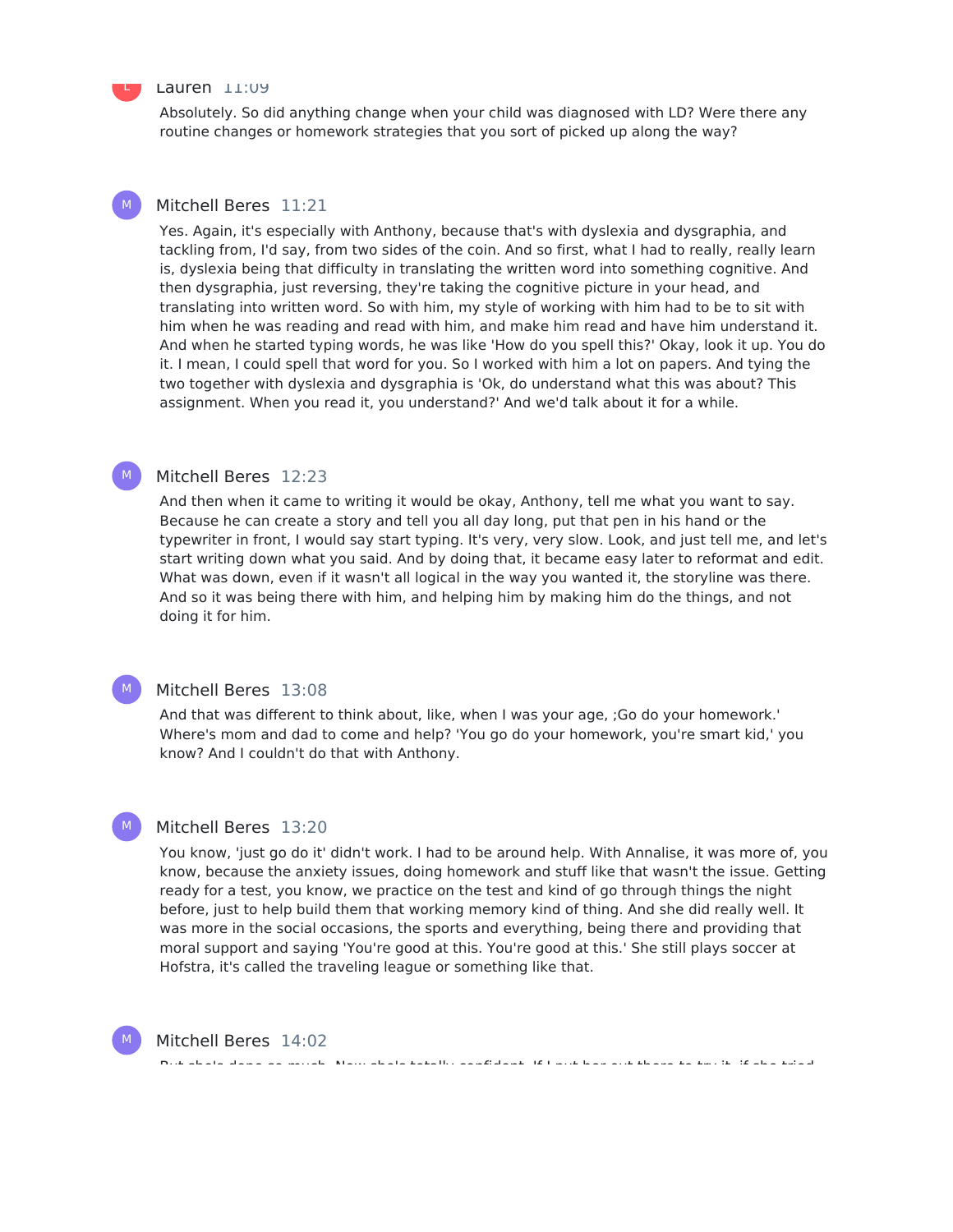But she's done so much. Now she's totally confident. If I put her out there to try It, If she tried another sport, you'd be a slow go. Because that idea of people watching me. So yeah, you have to change your style. And you have to understand not only what the child is wrestling with, but then how do you help them through it. And just doing it for them doesn't help anything because you've done all the work. They get good grades because you wrote a paper for them. But that doesn't help. But things that we might have grew up with ourselves or believe 'this is the way you do it?' You just got to sit there and say 'What's working?'

# Mitchell Beres 14:44

And you've got to be willing to try different types of things. Again, helping them with homework. Do you do it in the bedroom? Do you do the kitchen? Where do you get their attention? Especially children like this, because both kids have ADHD, so you have to look for that period of time I have their attention. And it's going to last long enough to do something.

#### Mitchell Beres 15:08  $M_{\odot}$

But if you put them somewhere else where there's too many distractions, you know, they're going, 'Oh, well,' they'll be looking like that and going from that. Going through this is a multifaceted education process to the parent. You need to understand what their issue is, you know, why are they struggling? Is it dyslexia? Or dysgraphia? Is it ADHD? Is it something physical, that creates a problem on the learning abilities? You have to understand what you're dealing with so that you know how to react, then you have to educate yourself on how should I help, and then be willing to adjust many times during that process. Because as your child grows, what you did in third grade might not work in sixth grade, won't work in high school.

# M

 $M_{\odot}$ 

# Mitchell Beres 16:00

And so, again, multifaceted education is the best way, because as I've been saying, we have to educate ourselves on the whole picture, and then you can help. But if we go in thinking, 'Oh, I know what to do,' then you're gonna run into a brick wall and say, 'Why isn't this working?'

#### Lauren 16:19

That's true. So your children are both now great self advocates. How did you get them there?



L

# Mitchell Beres 16:26

It wasn't just me. You know, clearly, my wife had a lot to do with it. And the Montessori school, not the Montessori School, Montessori school is very good, but it was the Winston School in San Antonio, they went there in high school. So let's like start on this. But if there was one thing they taught, and pushed, is be you're own self advocate. If you want it done, you got to be able to stand up for yourself. And you got to stand up proud of who you are. And understand yes, you learn differently, but you're not different. And don't worry about it. There's tons of people. And then you also educate them.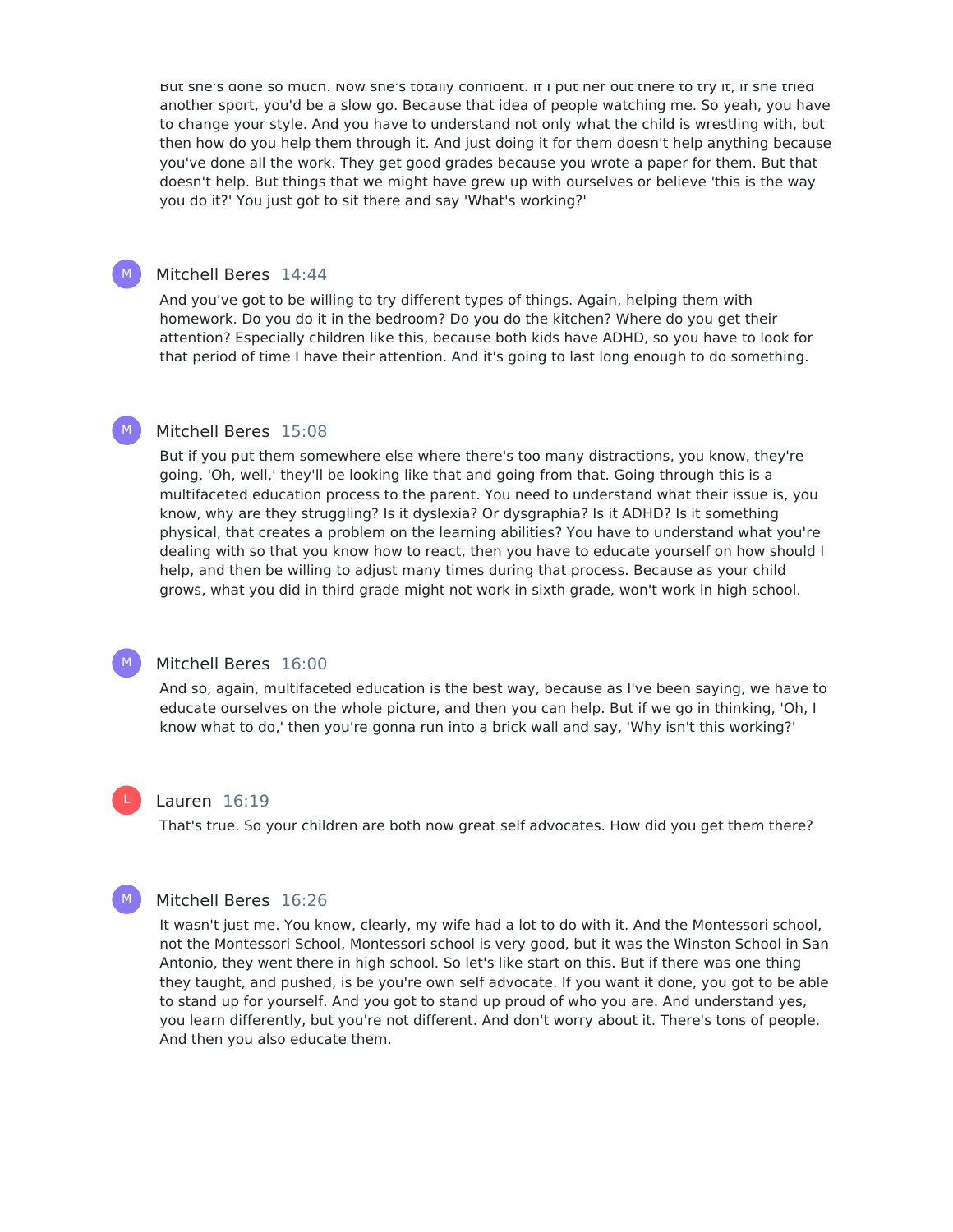### Mitchell Beres 17:14

Branson, the Chairman of Virgin Atlantic is dyslexic. Einstein was dyslexic. The story goes, I don't know if it's true, the story goes that in seventh grade, a teacher sent a note home with him, telling his mother that he was too stupid to learn. And when they start finding out if there's these famous people that are just like them, in regards of how they learn and how they do things, it's 'Oh, okay. I'm not out here on an island. I'm not different, I learn different.' And as they get comfortable in their own skin, then it's easy to become a self advocate, because now they know who they are. And they're comfortable with who they are. So it's easier to stand up in front of somebody and say, 'Wait a minute, I have a right to have more time on my test, I have a right to go someplace else so I'm not distracted or nervous.' And do that.

# Mitchell Beres 18:14

My daughter had to do that with the professor at Hofstra, he was adamant that she didn't need more time, or some going into a private thing. She went into SAS and the head of SAS, basically, I won't say what she said, but basically strained it out and said, 'He's wrong, you will have a special place to take the test, and then you'll have extra time.' And it was a done deal. She was totally comfortable in saying 'Wait a minute, I have this right.' And went in and got the support that she needs. So it's something that you know, we push as parents, if you have the right educational system around them, not only do they push it also, they succeed in it, and then they can see.



 $M_{\odot}$ 

# Lauren 19:03

Absolutely. Well, speaking of rights, what rights do individuals with LD have the parents should be aware of?



# Mitchell Beres 19:11

They need to be aware of everything that's out there. You know, what kind of programs are there? What can you have? Can you have extended time do you have rooms to go take tests in whereyou're not in the middle of everything.



# Mitchell Beres 19:31

And then research. I mean, you have to do a little research because every state is different in terms of what's available, what's not. As you go from grammar schools, to high school, to college, everything changes and it takes a lot of research. You have to dig into it and say 'What are we allowed to do, what what are we expected to do?' I'm not an expert in IEPs but IEPS are not the teacher telling you 'Here's what we're going to do, take it or leave it.' You as a parent can go in there and say 'No, wait a minute. No, I took my child to a neurologist. And if we do it that way, it's not going to work. I took my child to the second neurologist that's not going to work.' these kinds of things.

M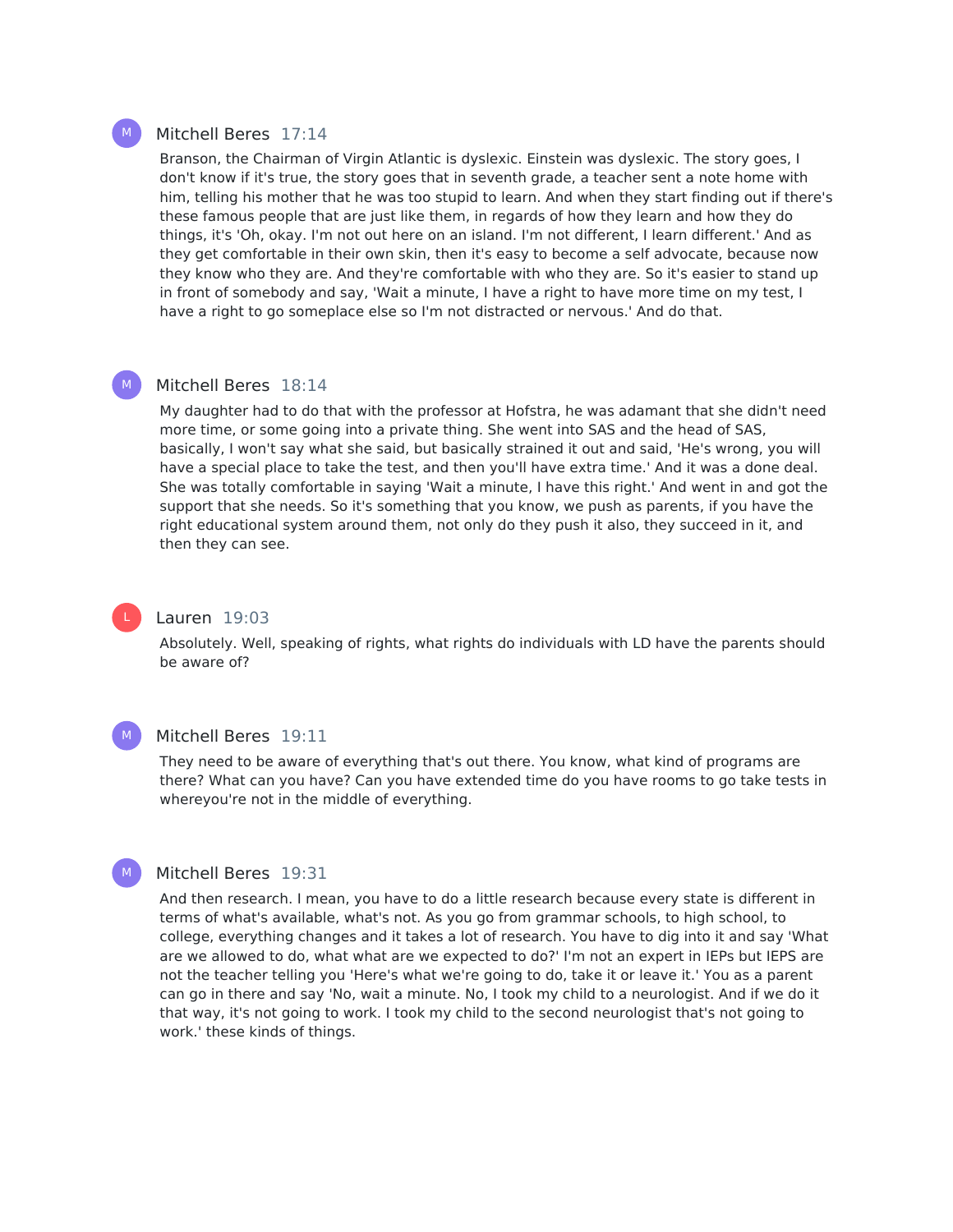# Mitchell Beres 20:17

And it get takes research. And there's no one part answer that says, here's what you need to know. What you need to know is go research and find out what you're entitled to. I think I mentioned earlier, when I was on the board of this high school where the kids went to school, the parents that would come in from public schools and say, 'I want my child to go here,' a lot of the stories, behind the tears of the parents, because the child was struggling so much, they didn't know what to do. They went in and teacher said, 'Here's your IEP.' And they said, 'Okay,' and it wasn't working. And they didn't know why it wasn't working. And they didn't know what they could do to go back and appeal what was in the IEP, or where to go to get support to go in and fight what was in the IEP.

#### Mitchell Beres 21:10 M

I know, I said it before, my wife, researches everything. She is what made all this work, because she found everything out. 'You need to do this, you need to do this, you should go check this out, don't accept this is an answer' kind of a thing. I wish I could just say here's what you need to know.

#### Mitchell Beres 21:30  $M_{\odot}$

You need to know everything. You need to be able to go out and research it. And the more you research and you find out your rights, the better advocate you can be for your child, because you'll go in there and not accept something that's half hearted, or maybe technically follows the requirements, but isn't really doing what your child needs. And if you don't have any information as the parent, you really can't help your child, because then you're a victim of the system. And you know, the system is bureaucratic.

### M

L

# Mitchell Beres 22:07

'It says do this, I did it. My child's not learning.' 'Well, we said that that's what we did.' Yeah.The parents really have to be in there. Absolutely have to be in there. And they have to be smart about what they're asking for.

# Lauren 22:23

Absolutely. Well, Mitch, you may have a unique perspective on this, because you've served on the board. But what advice do you have for parents who are trying to connect with their school, their child's school?

# M

# Mitchell Beres 22:36

To really reach out to the school, you know, find out who was the counselor who's the person in charge of ensuring that your child gets the accommodations they need, whatever has to happen, getting in front of them, talk to them, 'What do you think, my child should do? What

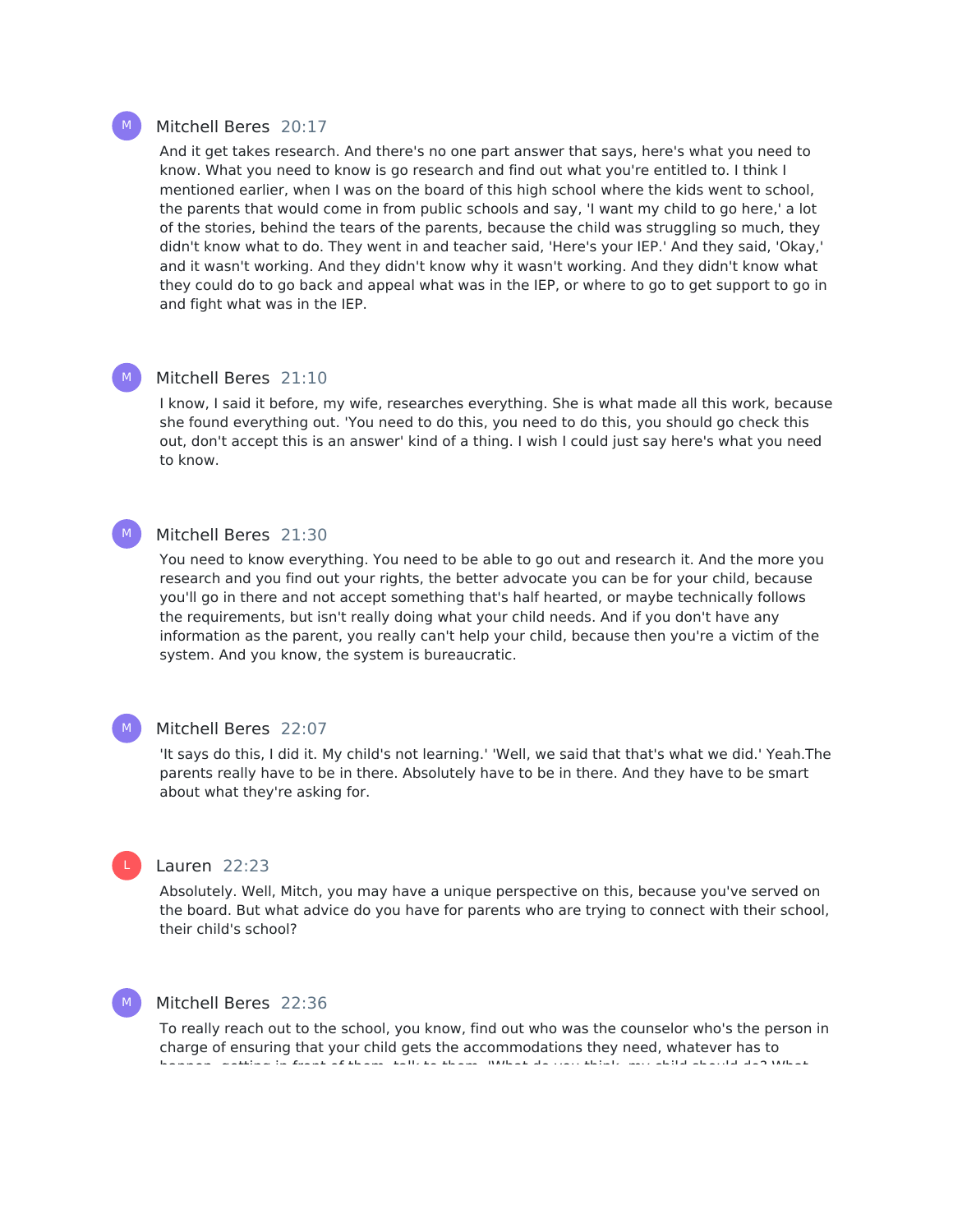happen, getting in front of them, talk to them, 'What do you think, my child should do? What are you the school proposing to do?' And you need to get your hands around that topic, that person, and understand what it is they're proposing. And then as I said previously, then you need to go out and do some research and say, 'Is this going to do it? Is there more that I can ask for or should ask for? And is there a specialist?'

# Mitchell Beres 23:19

And then people say, that costs money. And unfortunately, it does. But one of the things is research your insurance, because certain insurance policies and certain companies will pay for some of these tests. And so get as much information as you can for yourself, and then find who's the person that's going to sign off on that IEP or 504 and that information from school. Who's the person driving the program that my child will go through, because that's where you have to sit down.

# Mitchell Beres 23:52

And some people say it's negotiation, maybe it's a little bit of a negotiation, but you as a parent, have a right to ensure, and in fact it's an obligation, to make sure your child is getting everything that they can and should get, and not get the minimum because the school says that's what we need.

# L

M

M

 $M_{\odot}$ 

 $M$ 

# Lauren 24:11

Right. And I have one more question here for you. I know this is gonna be a big one. I'm sure you have many thoughts on this, but what advice would you give to parents who are new to the world of special education and learning disabilities?

# Mitchell Beres 24:24

One of the first things I would do is join LDA. And we did that early on, because we newsletters the information that comes out is one of the greatest ways to find out what is happening in the world of learning differences and teaching learning differences, what's happening in the legal side of the coin. So join LDA and get that information. It is constant when it comes through. And there's a ton of it. You know, we belonged to LDA before we really knew the extent of our children's learning disabilities.

# Mitchell Beres 25:03

One of my wife's things that she looked up, this company has information, and we need information. So absolutely, you need to kind of take, take that. Then also, you know, follow what's going on in your state, whenever you see anything, and there's a lot of things that go on to the state and the government perspective. But see if you can log into the education department. And what are they passing? What rules are they passing? What are they allowing people to do? We need to understand that. Otherwise, you go in and you find out, like going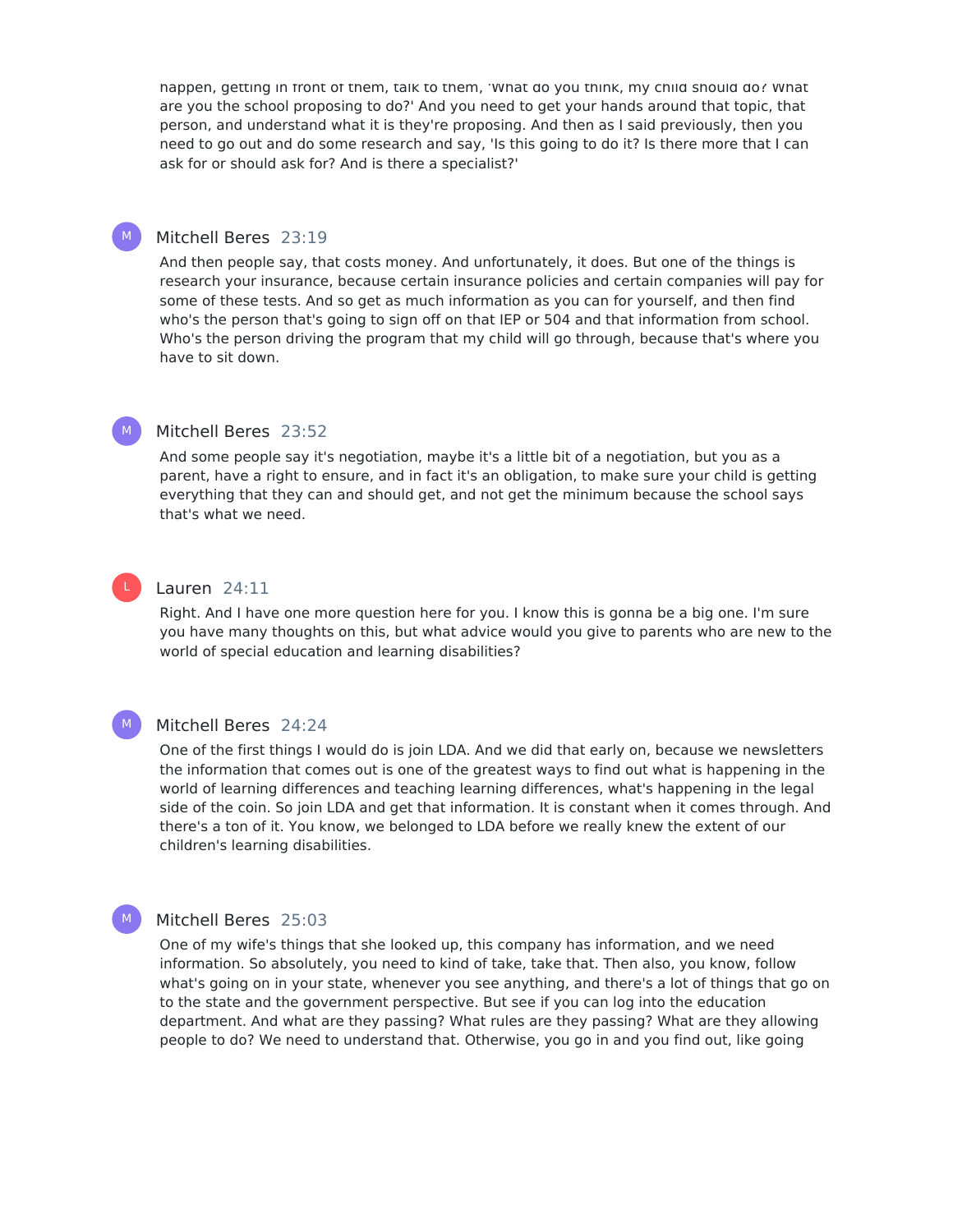through the pandemic, we have people wake up one morning, 'what do you mean, we don't have school now? We're doing it remotely?' Or up here in, Virginia, some people got up. 'Oh, they're supposed to be at school now.' Yeah, they said, we're not doing remote now.

# Mitchell Beres 25:55

M

M

So it's doing...it really is just doing a lot of research. Get involved in the school, it doesn't mean necessarily joining the school board or becoming a volunteer but get involved. Talk to them. What's going on? What are your plans? How are you going to do this? What is your formal program? And even if you know your child has this learning disability, and it's one thing, what's their plans for children with learning disabilities in its entirety?

#### Mitchell Beres 26:26  $M_{\odot}$

So the more you understand everything that's going on, it gives you more strength and knowledge. Plus, it takes you a long time to think you know everything. Now, we started out with my son, he had problems reading.

# Mitchell Beres 26:42

And it took a while to go into dyslexia. ADHD came in during that. Dysgraphia wasn't found until the very end. And he really had to start writing papers. My daughter, we found the anxiety issue kind of early on. But the ADHD piece, which was written off as, 'oh she's just anxious,' wait, no, it's more than she's just anxious. So you don't always know the whole thing. You think sometimes, 'oh, I know, my child has this. And this is what I need to do.' Not necessarily. Keep looking, keep researching. And stay involved. If you sit back and just let the school do it, well then the school will do what they quote 'have to do,' but it may not be everything that your child needs. It's...get involved in every way you can. Clearly, LDA is a great resource of information, everything that's online, and everything that comes out on a regular basis with what's going on is phenomenal. When they have webinars, listen to one of those webinars, listen to what people are saying, here's what's going on, especially when they're coming up with the webinars on here's how we work with dyslexia, which could be different than here's how we did it 10 years ago.

### Mitchell Beres 28:01

If you don't say involved, and understand everything you can, then you're going to do your best for your child. But there's more you could do if you had more knowledge.

# L

M

# Lauren 28:13

Absolutely. Well, is there anything else you wanted to add? Maybe something that I didn't ask, coming up?